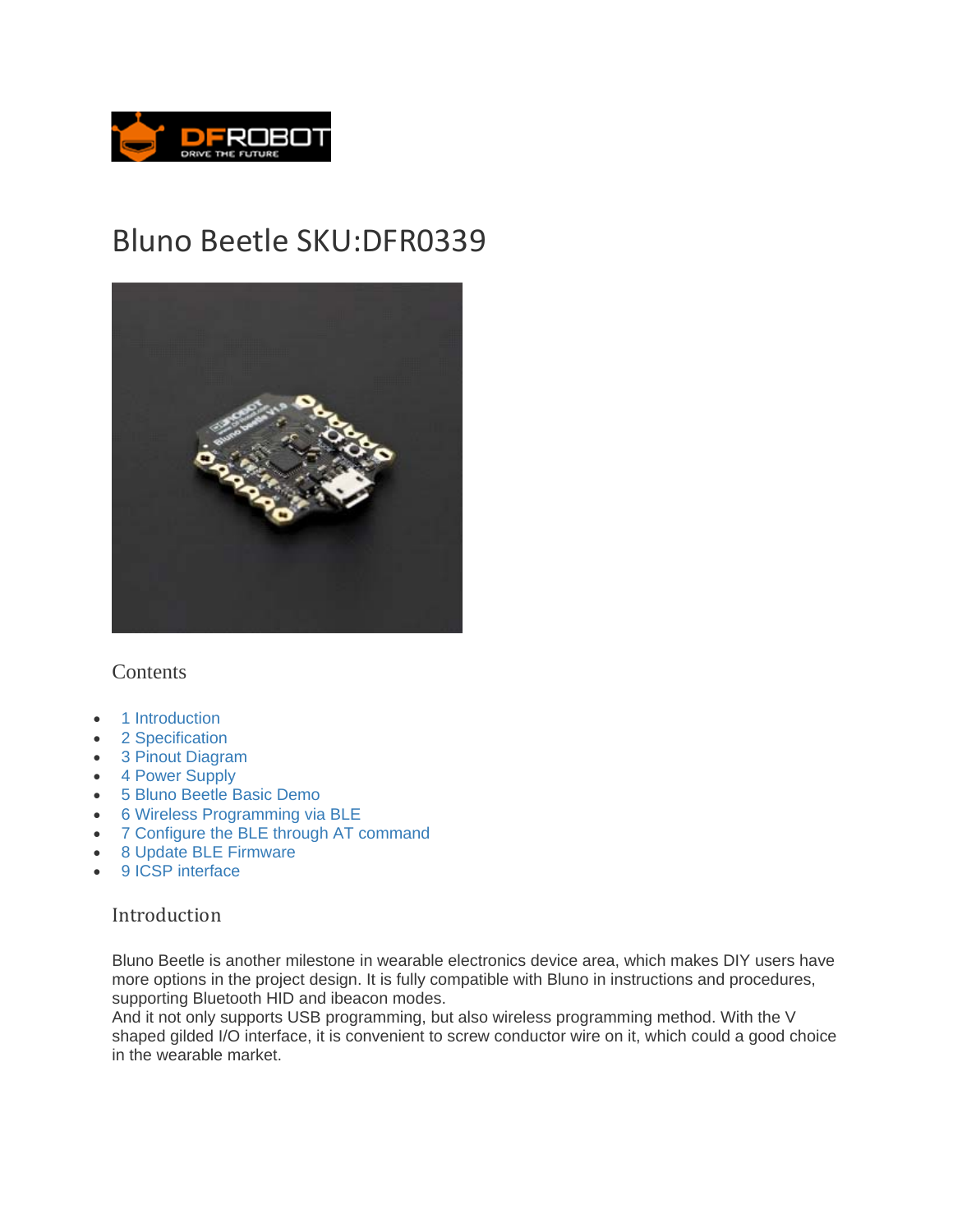More instruction about Bluno Beetle can refer to **DFRobot Bluno**。

| Specification<br><b>Bluetooth Chip</b> | CC2540                 |
|----------------------------------------|------------------------|
| Sensitivity                            | $(-93dBm)$             |
| Working Temperature :                  | $(-10 °C \sim +85 °C)$ |
| Maximun Distance                       | 50m(Open field)        |
| Microcontroller:                       | ATmega328P             |
| Clock frequency:                       | 16 MHz                 |
| Working voltage:                       | 5V DC                  |
| Digital Pin                            | x4                     |
| Analog Pin                             | x4                     |
| <b>PWM Output</b>                      | x <sub>2</sub>         |
| <b>UART</b> interface                  | x1                     |
| <b>I2C</b> interface                   | x <sub>1</sub>         |
| Micro USB interface                    | x1                     |
| Power port                             | x2                     |

## Pinout Diagram

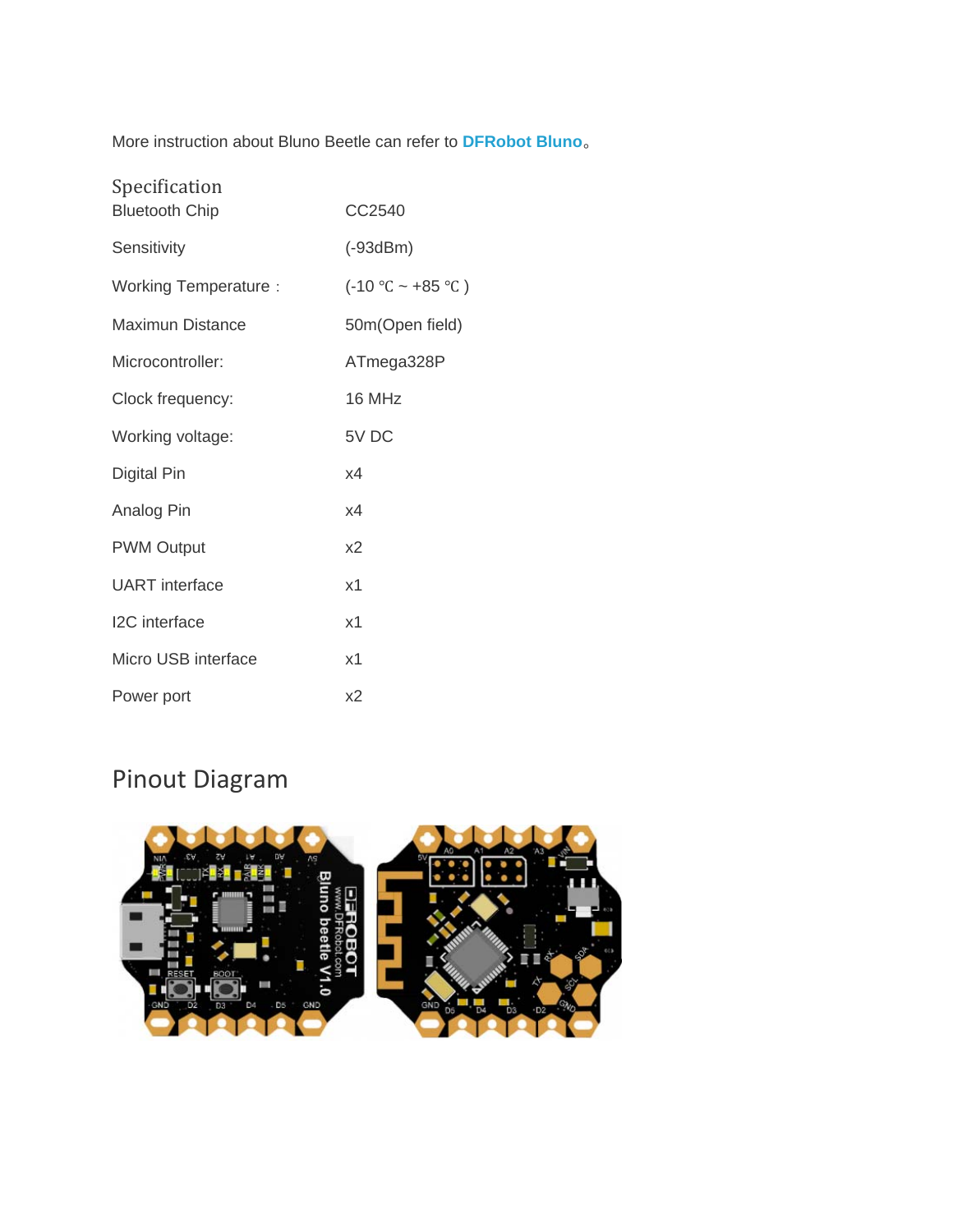• Pin Mapping

| Silkscreen     | Digital Pin    | <b>PWM Channel</b> | Analog Channel | <b>UART</b> | 12C        |
|----------------|----------------|--------------------|----------------|-------------|------------|
| <b>RX</b>      |                |                    |                |             |            |
| <b>TX</b>      |                |                    |                | Serial1     |            |
| <b>SDA</b>     | A4             |                    |                |             | <b>SDA</b> |
| <b>SCL</b>     | A <sub>5</sub> |                    |                |             | <b>SCL</b> |
| D <sub>2</sub> | 2              |                    |                |             |            |
| D <sub>3</sub> | 3              | 3                  |                |             |            |
| D <sub>4</sub> | 4              |                    |                |             |            |
| D <sub>5</sub> | 5              | 5                  |                |             |            |
| A <sub>0</sub> | A <sub>0</sub> |                    | A <sub>0</sub> |             |            |
| A <sub>1</sub> | A <sub>1</sub> |                    | A <sub>1</sub> |             |            |
| A2             | A2             |                    | A2             |             |            |
| A <sub>3</sub> | A3             |                    | A3             |             |            |

• Power interface description:

| Silkscreen | Description              |  |
|------------|--------------------------|--|
| /IN        | external power supply<8V |  |
|            | 5V positive supply       |  |
| าแ⊤        |                          |  |

#### Power Supply

- USB cable or external power supply: 5V
- External power supply <8V

Bluno Beetle Basic Demo

In this section, you can use the BLUNO Beetle to connect with the Android phone or iPhone .The Step by Step tutorial of the BLUNO Beetle is almost the same with the Bluno.

Wireless Programming via BLE

In this section, we will learn how to Upload the sketch on air via BLE. It is really amazing that you can do uploading process without a line.The Step by Step tutorial of

the Bluno Beetle is almost the same with the Bluno.